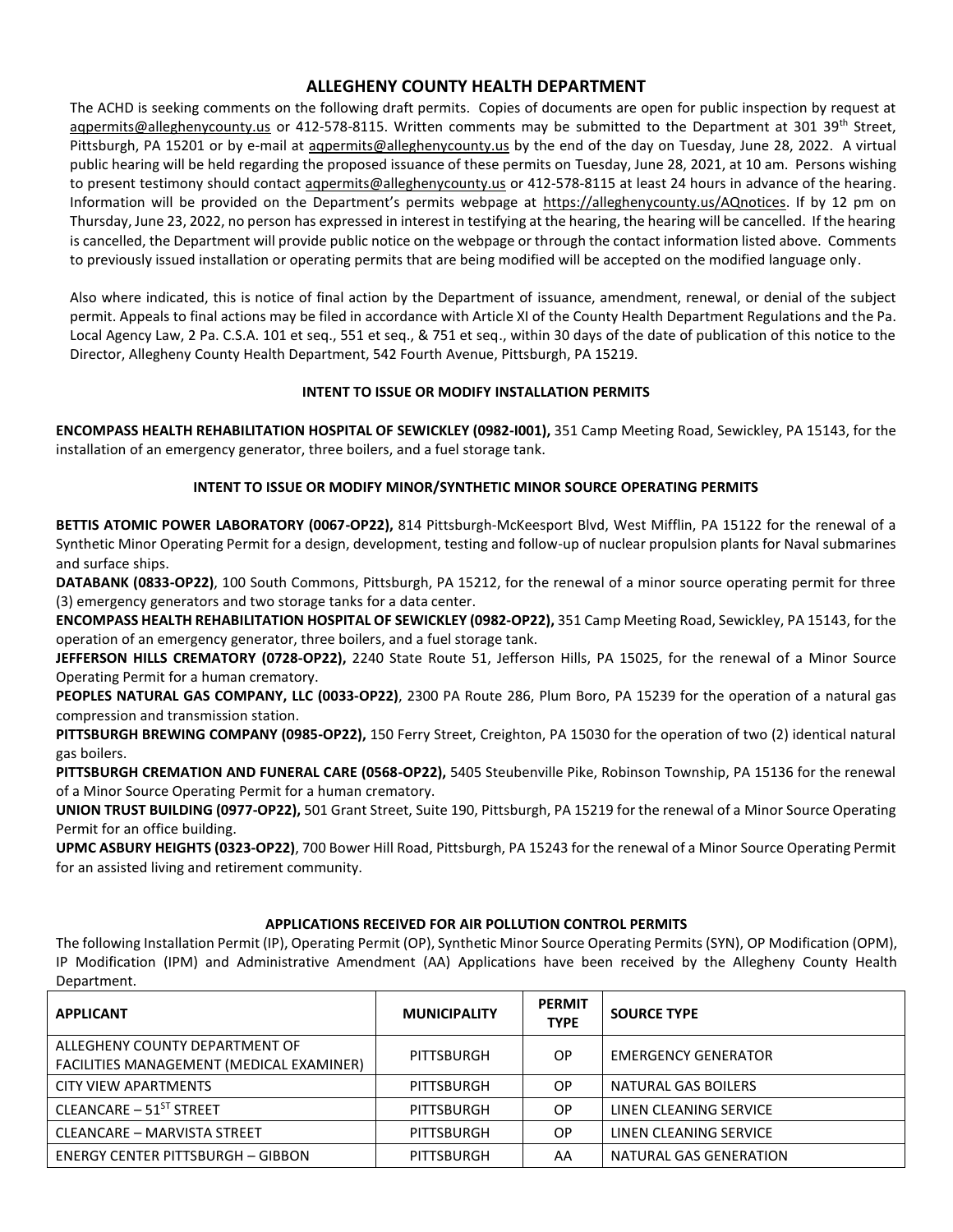| HOLTECH MANUFACTURING DIVISION       | <b>EAST PITTSBURGH</b> | OP.        | SURFACE COATING/ABRASIVE BLASTING  |
|--------------------------------------|------------------------|------------|------------------------------------|
| <b>ISABELLA PIC LLC</b>              | PITTSBURGH             | AA         | <b>EMERGENCY GENERATOR</b>         |
| PITTSBURGH CREMATION & FUNERAL CARE  | <b>MCKEES ROCKS</b>    | OP.        | <b>HUMAN CREMATORY</b>             |
| PITTSBURGH ELECTRICAL INSULATION     | MUNHALL                | <b>OP</b>  | MANUFATURE ELECTRICAL INSULATION   |
|                                      |                        |            | <b>SUPPLIES</b>                    |
| PREMIER PAN COMPANY                  | <b>CRESCENT TWP.</b>   | <b>IPM</b> | SPRAY BOOTH/THERMAL OXIDIZER       |
| R.I. LAMPUS COMPANY                  | SPRINGDALE             | IP/OP      | <b>CONCRETE BLOCK MANUFACTURER</b> |
| WILLIAM S. MOORHEAD FEDERAL BUILDING | <b>PITTSBURGH</b>      | <b>OP</b>  | <b>EMERGENCY GENERATOR</b>         |

#### **INSTALLATION PERMITS ISSUED OR MODIFIED**

**ATI POWDER METALS, LLC (0274-i002a),** 1001 Robb Hill Road, Oakdale, PA 15071 to change the responsible official and to update the differential pressure drop across the baghouse.

**CHASE CORPORATION (0780-I003),** 201 Zeta Drive, Pittsburgh, PA 15238 for the installation of a new sealant and adhesive manufacturing process.

**HAEMONETICS CORPORATION (0978-I001),** 1300 Clifford Ball Dr., Clinton, PA 15026, for the installation of new facility which produce blood plasma collection instruments.

**HERITAGE VALLEY SEWICKLEY (0095-I002a)**, 720 Blackburn Road, Sewickley, PA 15143 to change the heat input rating on the boilers from 11.815 MMBtu/hr to 12.0 MMBtu/hr.

**PORT AUTHORITY OF ALLEGHENY COUNTY – EAST LIBERTY GARAGE (0226-I002)**, 6831 5th Avenue, Pittsburgh, PA 15206 for the installation of one (1) replacement paint booth.

**PORT AUTHORITY OF ALLEGHENY COUNTY – ROSS GARAGE (0156-I001)**, 4600 Perry Highway, Pittsburgh, PA 15229 for the installation of one (1) replacement paint booth.

### **MINOR/SYNTHETIC MINOR SOURCE OPERATING PERMITS ISSUED OR MODIFIED**

**ABC DAILY JUICE PRODUCTS (0207-OP20a),** 1 Daily Way, Verona, PA 15147 to increase the maximum blow molding temperature and update the potential to emit.

**ATI POWDER METALS, LLC (0274-OP22),** 1001 and 1120 Robb Hill Road, Oakdale, PA 15071 for the operation of a custom metal powder production facility.

**ENERGY CENTER PITTSBURGH – GIBBON (0968-OP22)**, 1000 Gibbon Street, Pittsburgh, PA 15282 renewal of a Minor Source Operating Permit and change of ownership.

**HERITAGE VALLEY KENNEDY (0350-OP22),** 25 Heckel Road, McKees Rocks, PA 15136 for the renewal of a permit for the operation of three boilers, four emergency generators, three cooling water towers and two ethylene oxide sterilizers.

**INDUSTRIAL TERMINAL SYSTEMS, INC. (0159-OP22)**, 100 Logans Ferry Road, New Kensington, PA 15068 for the renewal of a permit for the operation of an antifreeze blending and packaging facility.

**LIFECARE 2.0 – EAST END BEHAVIORAL HEALTH HOSPITAL (0010-OP22)**, 225 Penn Avenue, Pittsburgh, PA 15221 for the renewal of a permit for the operation of three boilers, an emergency generator, and two cooling towers.

**SINCLAIR MEDIA I, INC. – WPGH-TV & WPNT-TV (0815-OP22)**, 750 Ivory Avenue, Pittsburgh, PA 15214 for the renewal of a permit for the operation of an emergency generator.

**THE TOWER AT PNC PLAZA (0877-OP22)**, 310 Fifth Avenue, Pittsburgh, PA 15222 renewal of the existing operating permit.

**TURTLE CREEK VALLEY MENTAL HEALTH/MENTAL RETARDATION, INC. (0325-OP22)**, 1800 West Street, Homestead, PA 15120 for the renewal of the existing operating permit.

**VERIZON PENNSYLVANIA LLC – OAKLAND CENTRAL OFFICE (0919-OP22)**, 530 N. Neville Street, Pittsburgh, PA 15213 for the renewal of a permit for the operation of an emergency generator.

**VERIZON PENNSYLVANIA LLC – VIDEO HUB OFFICE (0920-OP22)**, 3096 Sassafras Way, Pittsburgh, PA 15201 for the renewal of a permit for the operation of two emergency generators.

### **MAJOR SOURCE (TITLE V) PERMITS ISSUED OR MODIFIED**

**GENON CHESWICK (0054-OP17c),** Pittsburgh & Porter Streets Springdale, PA 15144. This permit has been amended to include the shut-down date as a federally enforceable condition in the Title V Operating Permit.

### **ADMINISTRATIVE AMENDMENTS ISSUED**

**CHARTIERS VALLEY INTERMEDIATE SCHOOL (0932-OP19a),** 2030 Swallow Hill Road, Pittsburgh, PA 15220. This permit has been amended to update facility contact and responsible official.

**DUQUESNE LIGHT COMPANY WOODS RUN COMPLEX (0945-OP21a),** 2825 New Beaver Avenue, Pittsburgh, PA 15233. This permit has